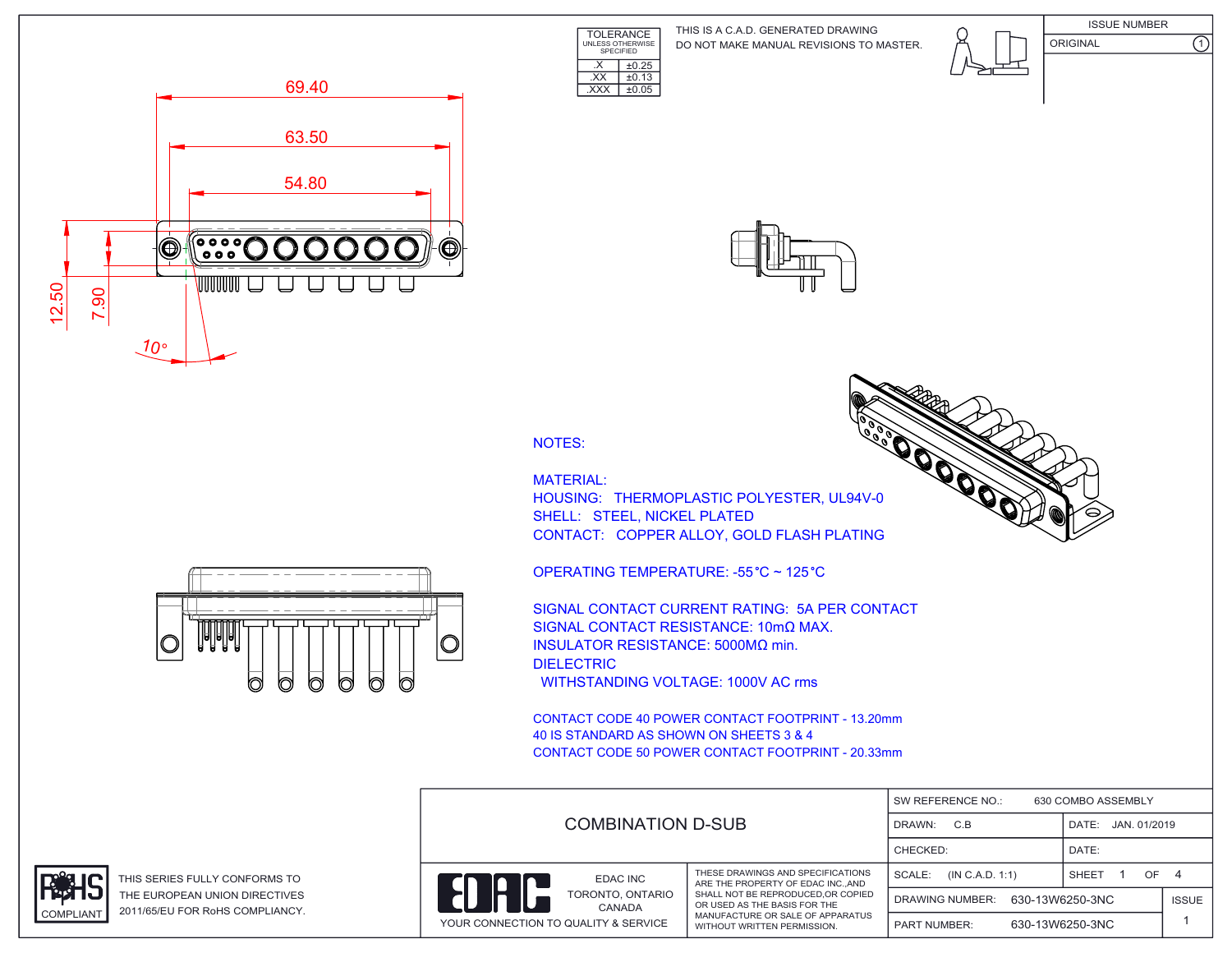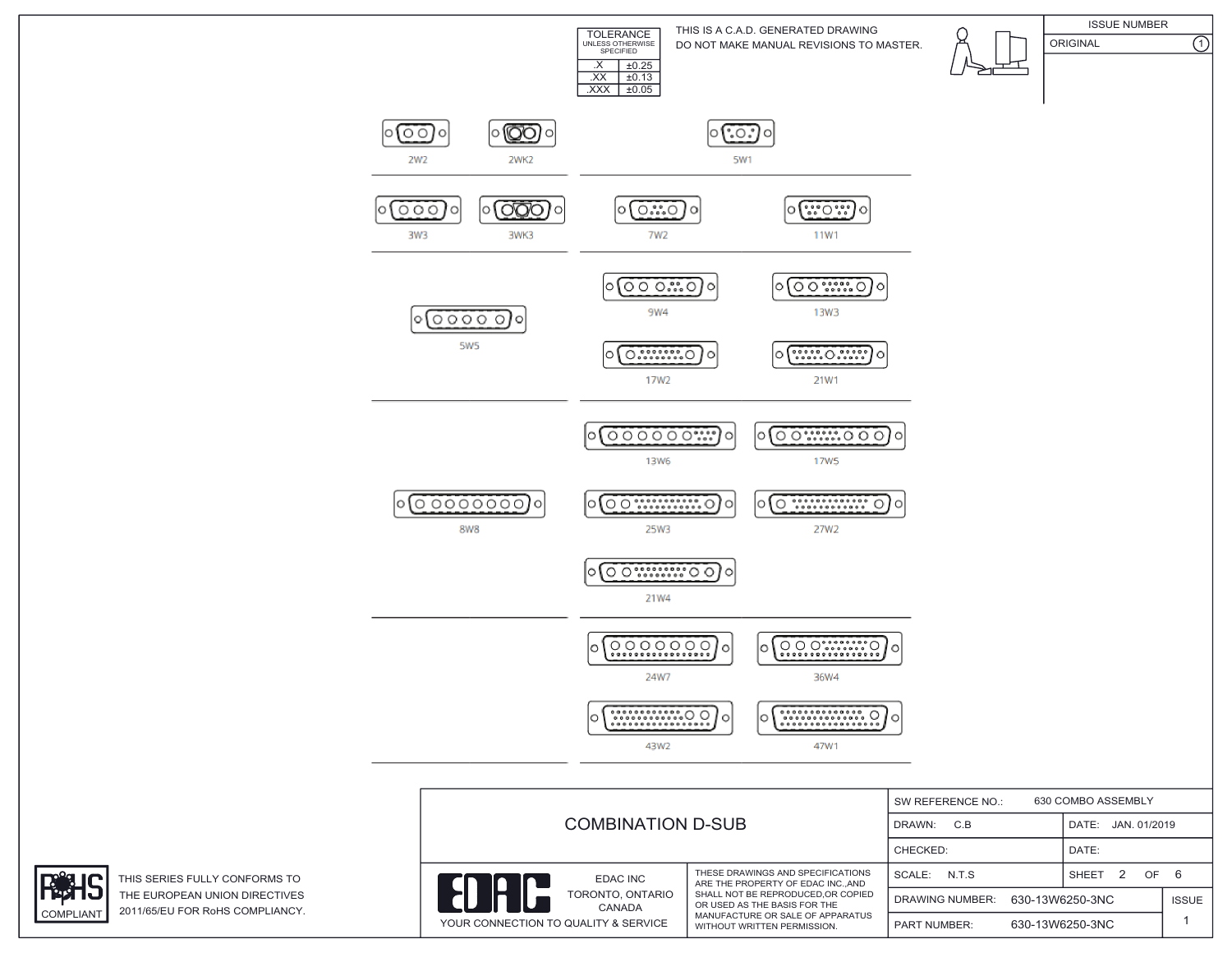

THIS IS A C.A.D. GENERATED DRAWING DO NOT MAKE MANUAL REVISIONS TO MASTER.



**ISSUE NUMBER** ORIGINAL

 $\overline{\Omega}$ 



3W3 / 3WK3

5W1 Male/Female

7W2 Male/Female





5W5 Male



PCB EDGE

8W8 Male





 $2.77$ 

27W2 Male/Female

21W4 Male/Female



PCB EDGE

21W1 Male/Female



|  | <b>COMBINATION D-SUB</b>             |                                                                                                                                       | 630 COMBO ASSEMBLY<br>SW REFERENCE NO.: |                 |                    |  |
|--|--------------------------------------|---------------------------------------------------------------------------------------------------------------------------------------|-----------------------------------------|-----------------|--------------------|--|
|  |                                      |                                                                                                                                       | C.B<br>DRAWN:                           |                 | DATE: JAN. 01/2019 |  |
|  |                                      |                                                                                                                                       | CHECKED:                                | DATE:           |                    |  |
|  | <b>EDAC INC</b>                      | THESE DRAWINGS AND SPECIFICATIONS<br>ARE THE PROPERTY OF EDAC INCAND                                                                  | N.T.S<br>SCALE:                         | SHEET<br>з      | OF 4               |  |
|  | TORONTO, ONTARIO<br>CANADA           | SHALL NOT BE REPRODUCED, OR COPIED<br>OR USED AS THE BASIS FOR THE<br>MANUFACTURE OR SALE OF APPARATUS<br>WITHOUT WRITTEN PERMISSION. | <b>DRAWING NUMBER:</b>                  | 630-13W6250-3NC | <b>ISSUE</b>       |  |
|  | YOUR CONNECTION TO QUALITY & SERVICE |                                                                                                                                       | <b>PART NUMBER:</b>                     | 630-13W6250-3NC |                    |  |





8W8 Female





11W1 Male/Female





THIS SERIES FULLY CONFORMS TO THE EUROPEAN UNION DIRECTIVE 2011/65/EU FOR RoHS COMPLIANCY COMPLIANT



PCB EDGE

PCB EDGE